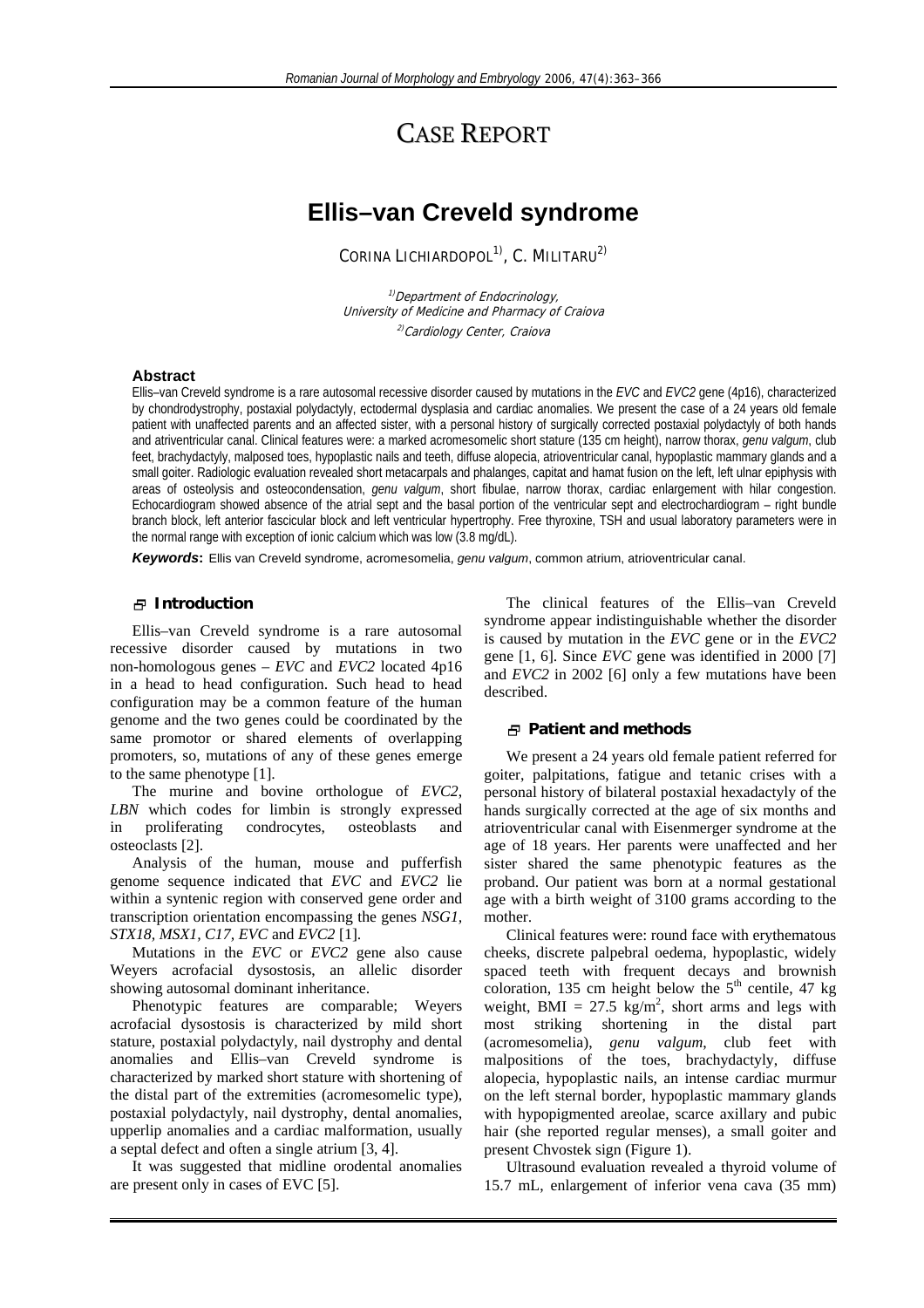and suprahepatic veins (right suprahepatic vein 13.3 mm); echocardiogram showed absence of the atrial sept and the basal portion of the ventricular sept, mitral and tricuspid valve regurgitation (Figure 2). Electrocardiogram findings were: right bundle branch block, left anterior fascicular block, left ventricular hypertrophy with QRS enlargement (Figure 3).

Radiologic evaluation revealed a small sella turcica, hypoplasia of the metacarpals and phalanges, capitat and hamat fusion on the left, left ulnar epiphysis with areas of osteolysis and osteocondensation (Figure 4), bilateral *genu valgum*, short fibulae, periostal tibial reaction on the anterior-lateral side (Figure 5), narrow thorax, cardiac enlargement, hilar congestion (Figure 6).

CBC, haemoglobin, ESR, BUN, cholesterol, glycemia, fT4 and TSH were in the normal range; ionic calcium was decreased (3.8 mg/dL).

### **Discussions**

Family history suggests autosomal recessive inheritance. Short stature is explained both by the severe cardiac defect with reduction of the cardiac index and by the presence of skeletal dysplasia.

Histopathologic examination of the fetuses with Ellis–van Creveld syndrome revealed chondrocyte disorganisation in the physeal growth zone of long bones and to a lesser extent in the central physeal growth zone of the vertebrae [8].

The short stature is present at birth and limb shortening is progressive, symmetrical and affects especially the distal parts, leading to disproportionate dwarfism (adult height ranges between 105 and 155 cm). Polydactyly is bilateral and postaxial in the hands and in 10% of cases is observed in the feet. Other skeletal anomalies include narrow thorax, *genu valgum*, lumbar lordosis, broad hands and feet [3, 4, 7].

Oral anomalies are represented by short upper lip, multiple frenula, and broad alveolar ridges. Dental anomalies include neonatal teeth, partial anodontia, small teeth with delayed eruption and enamel hypoplasia [9].

Nails are hypoplastic or absent and hair is occasionally sparse. Cardiac anomalies occur in 50–60% of patients: common atrium (40%), atrioventricular canal, septation defects, patent *ductus arteriosum* [10, 11].

In some cases genitor-urinary anomalies (hypospadias, epispadias, cryptorchidia, vulvar atresia, renal agenesia, megaureters, nephrocalcinosis) and central nervous system anomalies are reported [12].

In our patient the association of acrosomelic short stature, hexadactyly of the hands, *genu valgum*, ectodermal dysplasia and atrioventricular canal allowed the positive diagnosis of Ellis–van Creveld syndrome.

### **Conclusions**

Ellis–van Creveld syndrome is a rare recessive disorder with a complex phenotype (disproportionate dwarfism and cardiac defects that might be life threatening) imposing multidisciplinary approach.

Prenatal diagnosis is desirable considering the high mortality rate and the poor quality of life of affected subjects and would also provide the basis for genetic counseling.

#### **References**

- [1] RUIZ-PEREZ V. L., TOMPSON S. W. J., BLAIR H. J. *et al.*, *Mutations in two nonhomologous genes in a head-to-head configuration cause Ellis–van Creveld syndrome*, Am J Hum Genet, 2003, 72:728–732.
- [2] TAKEDA H., TAKEDA H., TAKAMI M. *et al.*, *Positional cloning of the gene LIMBIN responsible for bovine chondrodyplastic dwarfism*, Proc Natl Acad Sci USA, 2002, 99:149–154.
- [3] HOWARD T. D., GUTTMACHER A. E., MCKINNON W. *et al.*, *Autosomal dominant postaxial polydactyly, nail dystrophy, and dental abnormalities map to chromosome 4p16, in the region containing the Ellis–van Creveld syndrome locus*, Am J Hum Genet, 1997, 61:1405–1412.
- [4] MCKUSICK V. A., EGELAND J. A., ELDRIDGE R., KRUSED D. E., *Dwarfism in the Amish. I. The Ellis–van Creveld syndrome*, Bull Johns Hopkins Hosp, 1964, 115:306–333.
- [5] MOSTAFA M. I., TEMTAMY S. A., EL-GAMMAL M. A., MAZEN I. M., *Unusual pattern of inheritance and orodental changes in the Ellis–van Creveld syndrome*, Genet Counsel, 2005, 16:75–83.
- [6] GALDZICKA M., PATNALA S., HIRSHMAN M. G. *et al.*, *A new gene, EVC2, is mutated in Ellis–van Creveld syndrome*, Molec Genet Metab, 2002, 77:291–295.
- [7] RUIZ-PEREZ V. L., IDE S. E., STROM T. M. *et al.*, *Mutations in a new gene in Ellis–van Creveld syndrome and Weyers acrodental dystosis*, Nature Genet, 2000, 24:283–286.
- [8] QURESHI F., JACQUES S. M., EVANS M. I. *et al.*, *Skeletal histopathology in fetuses with chondroectodermal dysplasia (Ellis van Creveld syndrome)*, Am J Med Genet, 1993, 45:471–476.
- [9] CAHUANA A., PALMA C., GONZALES W., GEAN E., *Oral manifestations in Ellis–van Creveld syndrome: report of five cases*, Pediatr Dent, 2004, 26(3):277–282.
- [10] MCKUSICK V. A., *Ellis–van Creveld syndrome and the Amish*, Nature Genet, 2000, 24:203–204.
- [11] DASILVA E. O., JANOVITZ D., DE ALBUQUERQUE S. C., *Ellis– van Creveld syndrome: report of 15 cases in an inbred kindred*, J Med Genet, 1980, 17:349–356.
- [12] ROSEMBERG S., CARNEIRO P. C., ZERBINI M. C. N., GONZALES C. H., *Chondroectodermal dysplasia (Ellis–van Creveld syndrome) with anomalies of CNS and urinary tract*, Am J Med Genet, 1983, 15:291–295.

#### *Corresponding author*

Corina Lichiardopol, University Assistant, MD, Department of Endocrinology, University of Medicine and Pharmacy, Emergency County Hospital, 1 Tabaci Street, Craiova, Romania; Phone +40251–502 130, E-mail: corinalich@gmail.com

*Received: December 20th, 2006* 

*Accepted: February 15th, 2007*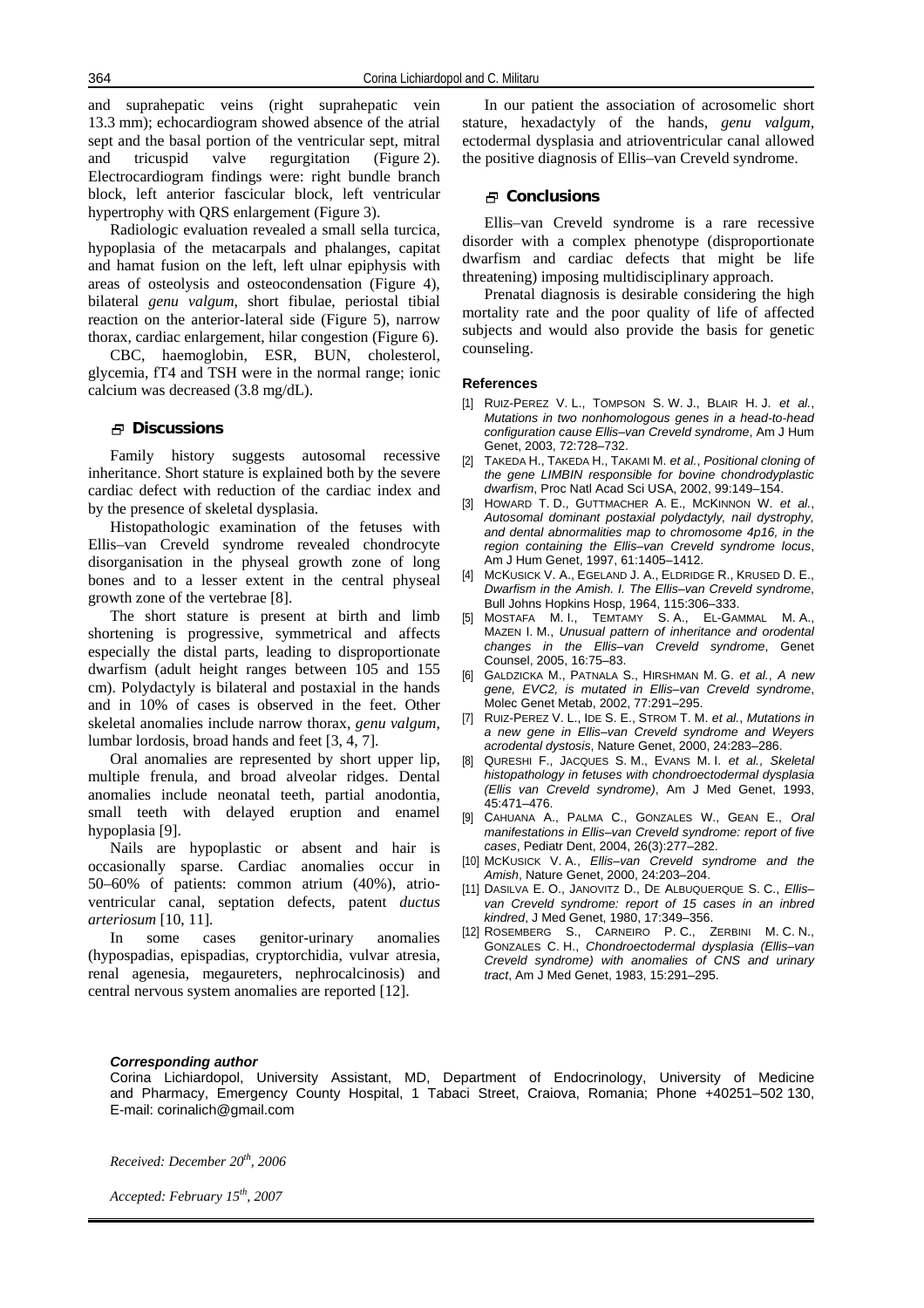

**Figure 1 –** *Phenotypic aspect*



**Figure 3 –** *Echocardiogram showing right bundle branch block, left anterior fascicular bloc, left ventricular hypertrophy*